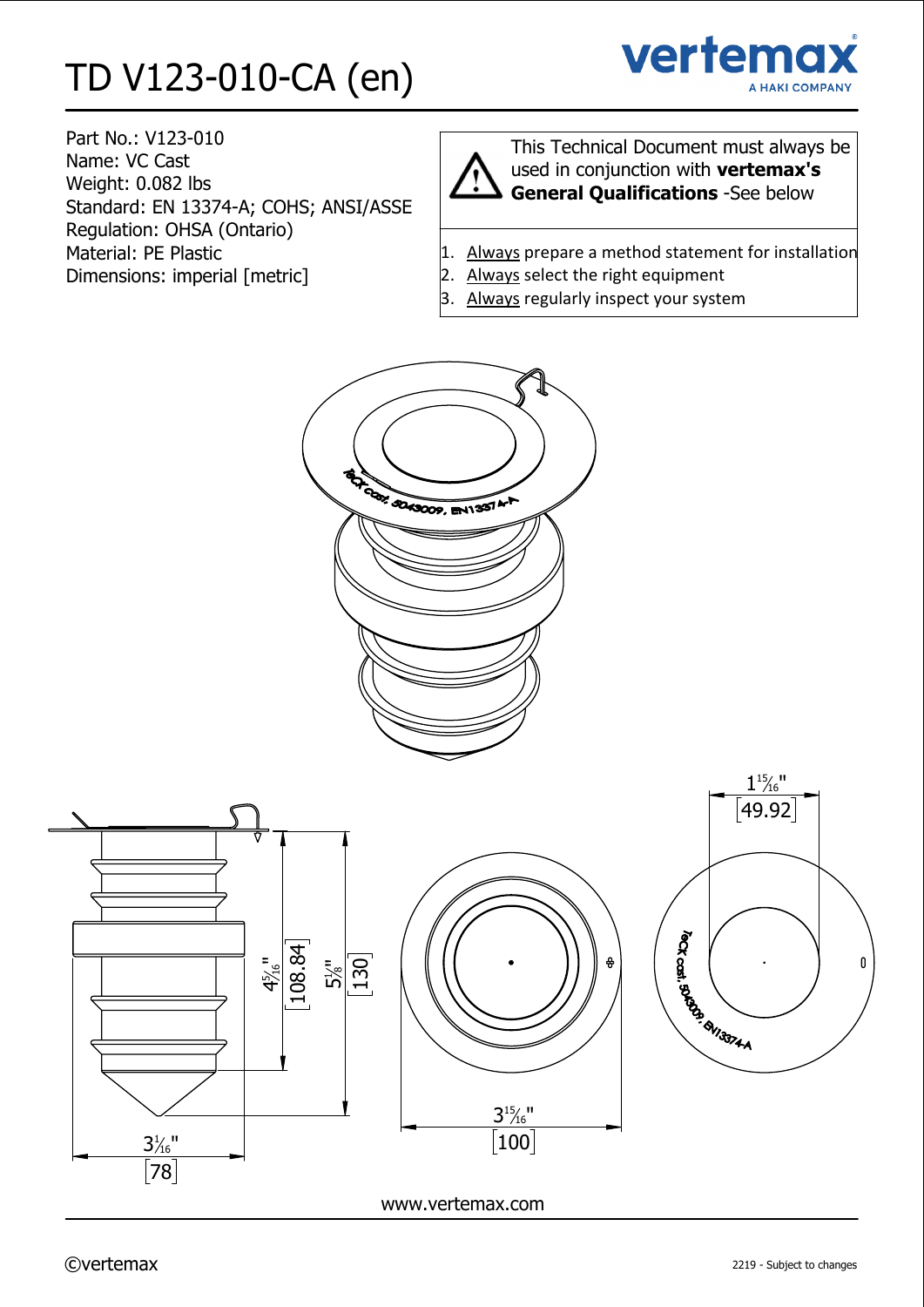



V-Cast must be used with C25 Conrete equivilant or greater.

before removing the cap from the V-Cast and installing V-Posts.

Concrete slab must have a minimum thickness of 8 inches.



Slide V-Post into the post socket in the V-Cast. You will hear a click when the post is secured.





www.vertemax.com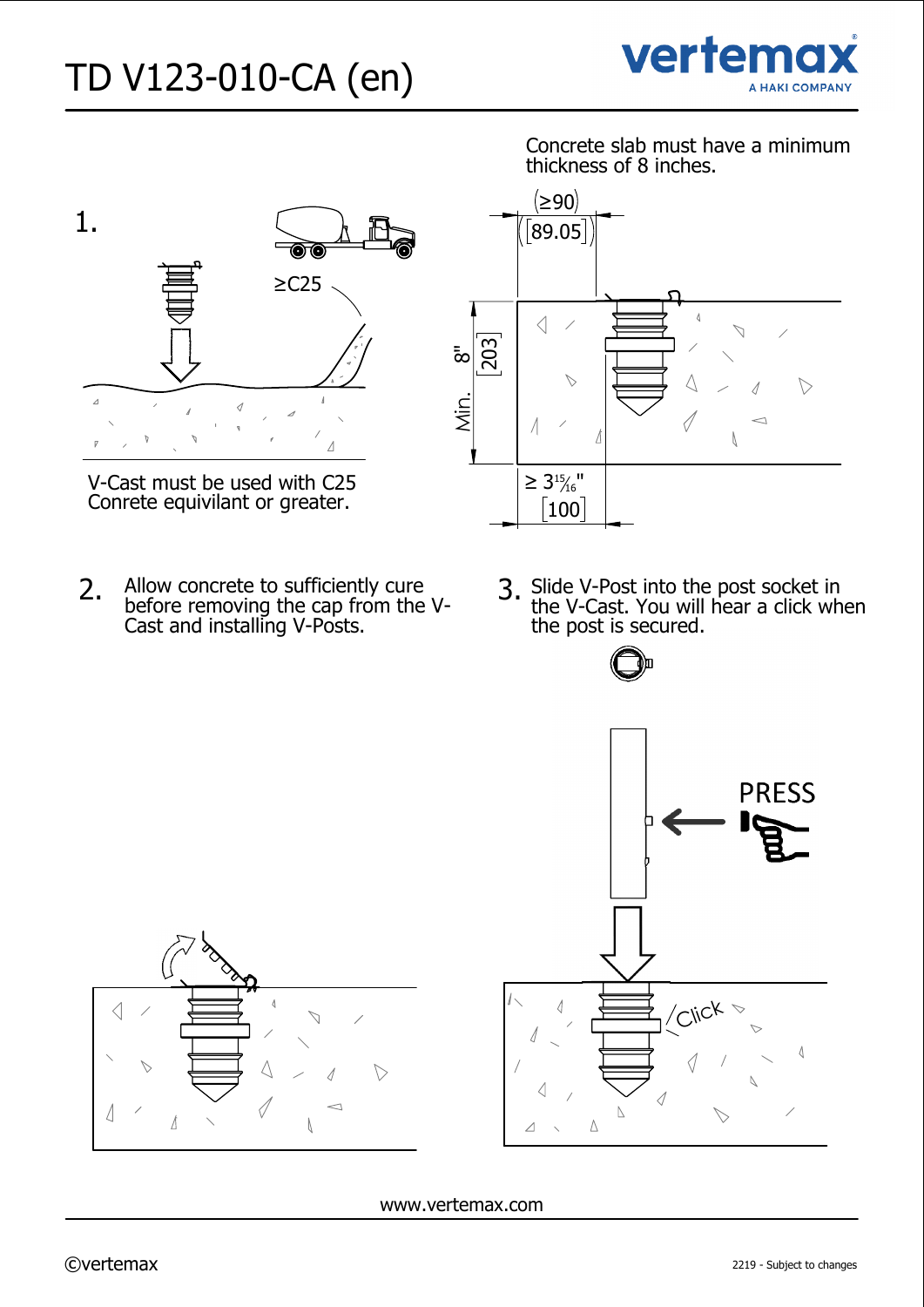



|        | Province/State                                                                              | Loading<br>F* | <b>Reaction Moment</b><br>$R***$ |  |
|--------|---------------------------------------------------------------------------------------------|---------------|----------------------------------|--|
| F      | Ontario<br><b>British Columbia</b><br><b>New Brunswick</b><br>Aberta<br>PEI<br>Saskatchewan | 759.4 N       | 1253 Nm                          |  |
|        | <b>USA</b><br>Quebec<br>Manitoba<br>Newfoundland<br>Nova Scotia                             | 1012.5 N      | 1671 Nm                          |  |
| 冒<br>R |                                                                                             |               |                                  |  |

\* Based on 2.7m C/C (675N + 12.5% = 759.4N)

\*\* Factored Load (1.5) Based on 2.7m C/C

5.



 $*$  8'-10 $\frac{5}{16}$ " [2.7m] C/C - safety factor = 2.8

www.vertemax.com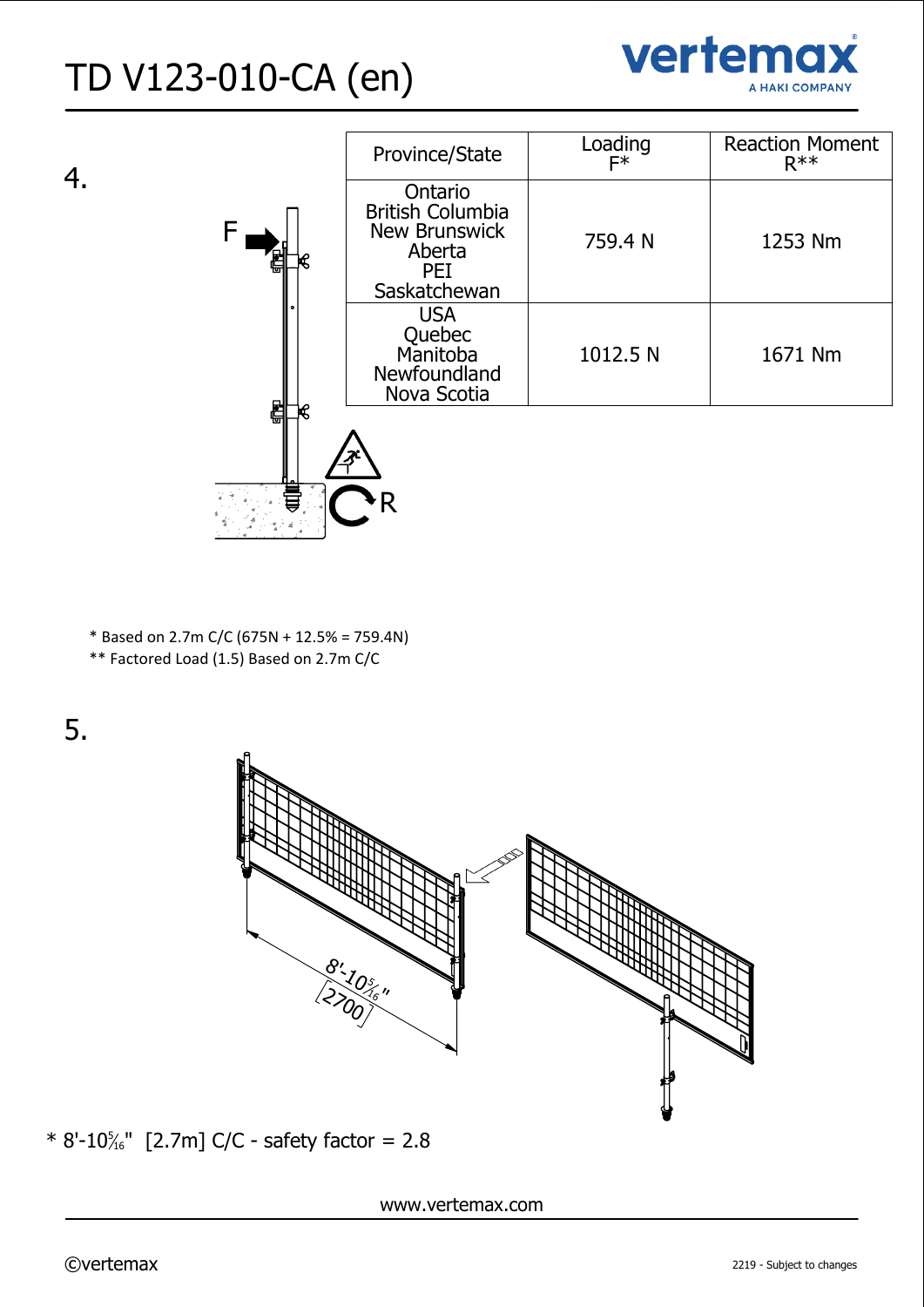

## **General Qualifications**



### **These General Qualifications are applicable to all [vertemax](http://www.tammet-systems.ca/) products and must always be read in conjunction with each products Technical Documentation (TD).**

#### **General**

- Always check general product condition before use
- If in doubt always ask by contacting a representative of [vertemax](http://www.tammet-systems.ca/)
- Reject any damaged or rusty components
- [vertemax](http://www.tammet-systems.ca/) products and systems provide temporary protection during construction activity.
- [vertemax](http://www.tammet-systems.ca/) products are NOT tested or intended:
	- to withstand impact by any vehicle,
	- to support or provide control of the public,
	- for the containment of bulk materials.

#### **Always plan your works**

- Take note of location, proximity to permanent and temporary hazard structures.
- Take note of dimensions, layout and access areas.
- Always identify both the fall hazard for the installer and the falling materials hazard for persons and property below.
- These identified hazards should also be considered on dismantling.
- [vertemax](http://www.tammet-systems.ca/) strongly recommends seeking competent Work at Height advice if in any doubt about the installer's or other's safety.
- Note the component weight as given on the TD sheets and ensure suitable handling equipment is available.
- Ensure local site Risk Assessment / Method Statement detail is observed and followed.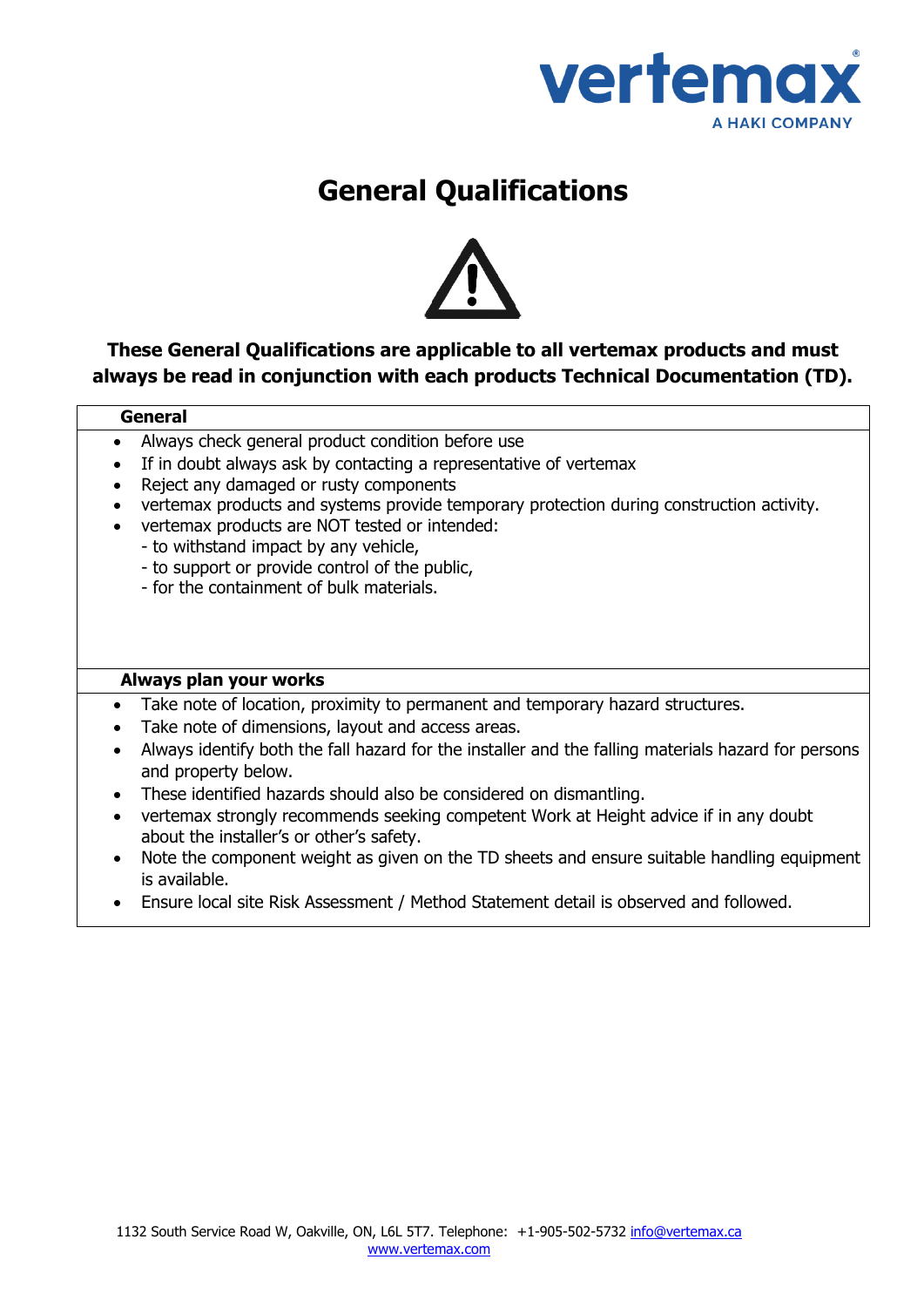#### **Fixing selection**

- All fixings should be confirmed as suitable for the chosen application site.
- Material type and thickness, edge proximity, depth of embedment, and proximity to other fixings, all impact the strength of a fixing. Please refer to manufacturer's instructions for fixing guidance and limitation.
- The dimensions for installation and the load capacity should be confirmed by the fixing manufacturer for each application.
- Competent fixings advice should be sought if in any doubt.

#### **Fine mesh containment**

- Note that the addition of any fine containment mesh (such as on barriers or safety nets) increases the wind load attracted to the supports.
- Technical advice must be sought before any such addition.

#### **Weather**

- [vertemax](http://www.tammet-systems.ca/) products and systems can be adversely impacted by significant wind speeds. Please note limitations on product TD and take any recommended remedial action. If in doubt, contact a [vertemax](http://www.tammet-systems.ca/) representative.
- If in doubt, cease work, and use additional protection measures as required.
- All safety systems should be kept clear of ice and snow.

#### **Inspection**

- All installed systems should be checked at least once every 7 days by a competent person, to ensure its continued integrity and that there are no signs of any potential failing.
- We recommend that these checks are recorded in a site log.
- Please ensure any defective product identified during inspection is replaced immediately.

#### **Loading**

- Any [vertemax](http://www.tammet-systems.ca/) products subjected to loading, or used in anger, should be assessed to ensure it continues to provide the necessary protection. If this involves removing from service you must ensure the area is otherwise protected.
- The system should then be fully inspected, any components replaced as necessary, and the installation confirmed as fit for continued use by a competent person.

#### **Storage**

- [vertemax](http://www.tammet-systems.ca/) recommends the use of its own storage and transit solutions.
- Take careful note of lifting and loading limits.
- All components should be stored in a manner that limits any detrimental environmental effect due to weather or corrosive substances.

#### **Traceability**

• All [vertemax](http://www.tammet-systems.ca/) products are traceable.